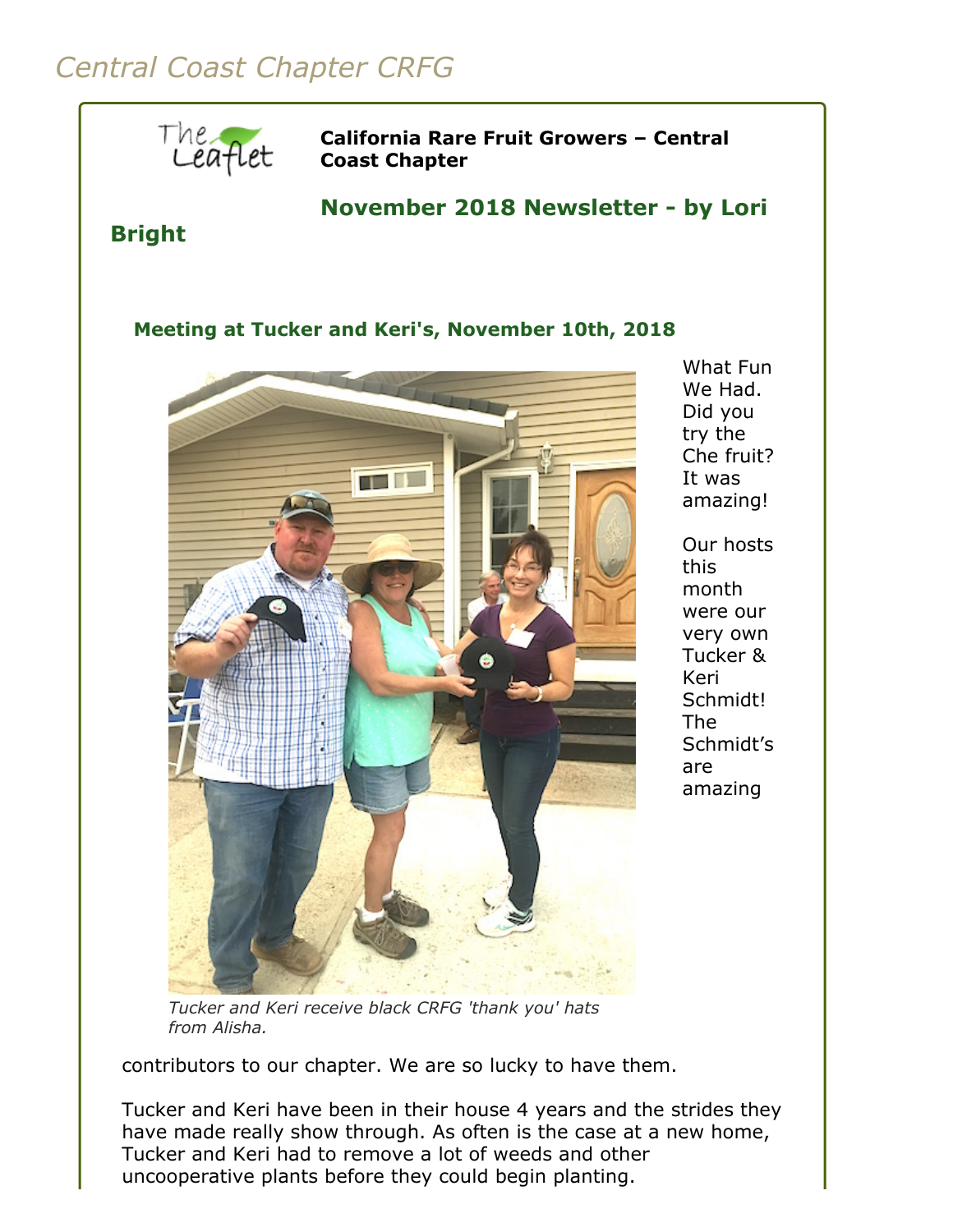Tucker and Keri practice organic growing. They have just under an acre and have begun to fill it with all their favorite things. They have a greenhouse, some bashful chickens and have begun bee keeping. There were a handful of fruit trees there when they arrived but they now have a multitude of species. With more room to grow.

I hope Tucker and Keri will invite us back in a year or two to see the progress. Nice job guys!



*Tucker tells the large audience about the Schmidts' home garden.*

## **Events**

**Dec. 8th, 2018** is our Potluck meeting at the PG&E Center. Everybody is asked to bring their favorite dish to share. We will also have a plant exchange... and more. (12:00pm, Members only, limited seating.)

**Jan. 12th, 2019, 2019** will be our annual Pruning Workshop with Tom Spellman! Woo hoo! Cal Poly Crops Unit at 1:30. The pruning workshop is open to the public.

**[Feb. 16th, 2019: THE BIG EVENT... Scion Exchange,](file:///Users/daramanker/Documents/CRFG/Website/Newsletters/2018/Nov/calendar.html#scion_exchange) Grafting Demonstrations & Rootstock Sale.** This will be open to the public. We will have supplies for grafting available in our Grafting Store. Store and Scion donators are encouraged to arrive at 1:00. Scion Exchange begins at 1:30.

**March 9th, 2019** is our Annual Propagation Meeting at the Seven Sisters Garden. Watch for updates and added info for these meetings.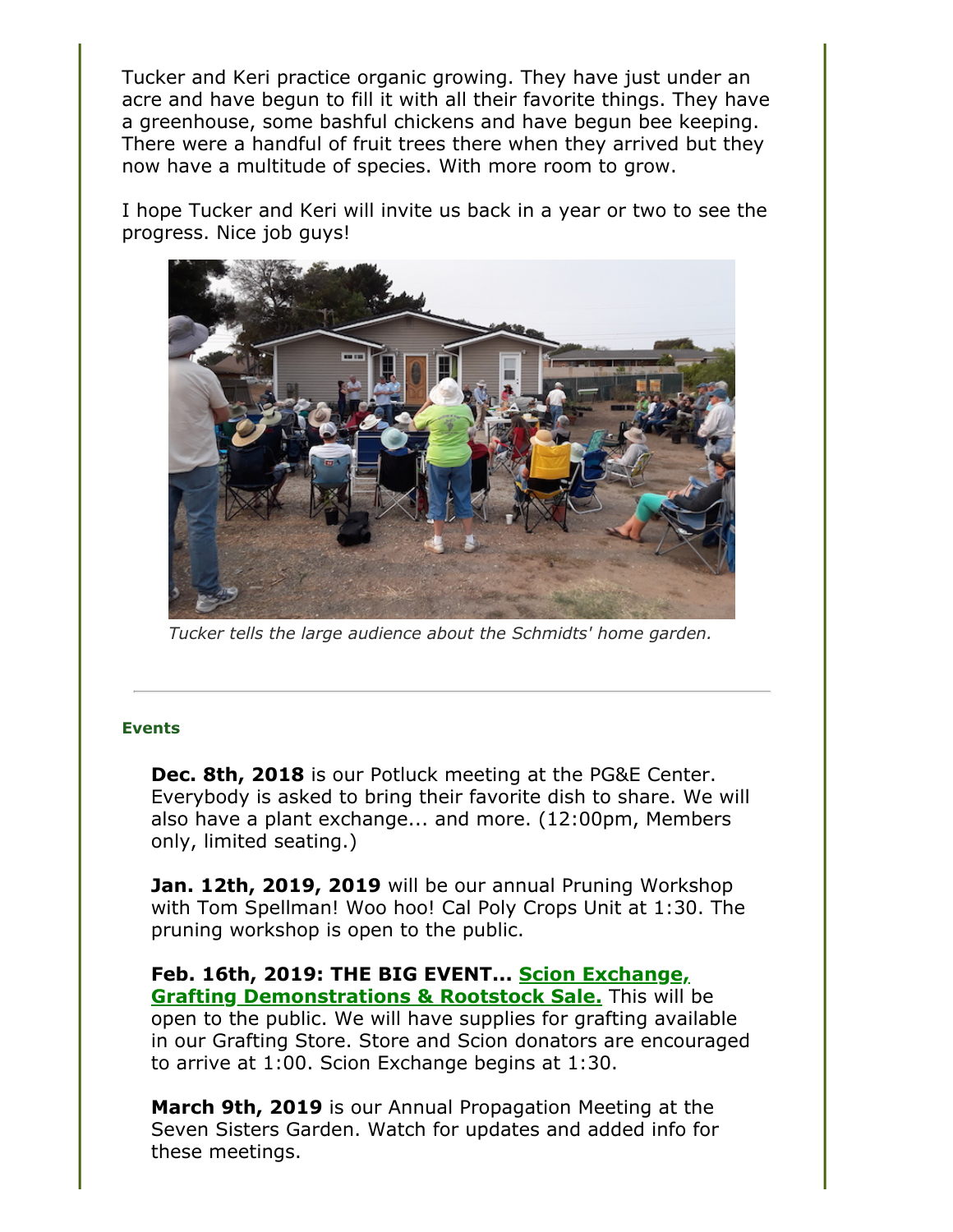## **For our November meeting we were fortunate enough to have**



**John Salisbury** come to the Schmidt's home to talk to us about Starting a Wine Grape Operation. John is a 6th generation farmer and has been growing grapes locally since 1996.

John starts us off by explaining that our cooler areas (South of the Grade) are good areas for growing White Grapes, and our more northerly regions (North of the Grade) are best for Red

Grapes. Who'd known?

John cautions that this adventure could easily become a misadventure if one is unaware of the costs involved. So, some considerations are: Cost of the Property, Is water adequate and appropriate, Cost of Grafted Grapes (Nematode protection), Texture and nutrient amending of the soil (pH of 6.5- 7), cost of stakes, wire, PVC, Drip Irrigation with emitters, Hand equipment, Power equipment and Pest Control. John's estimate for a start-up runs about 30 Thousand dollars per Acre! Geeze. Not to mention that you won't see any returns for 3 to 4 years.

## **The stages of Grape Growing are:**

- 1. **Bud Break (Near St Patty's Day)**
- Train and remove unnecessary canes
- Begin irrigation (generally by April)
- Control Shoots
- Bloom
- Fruit Set Leaf Pull
- o Berry sizing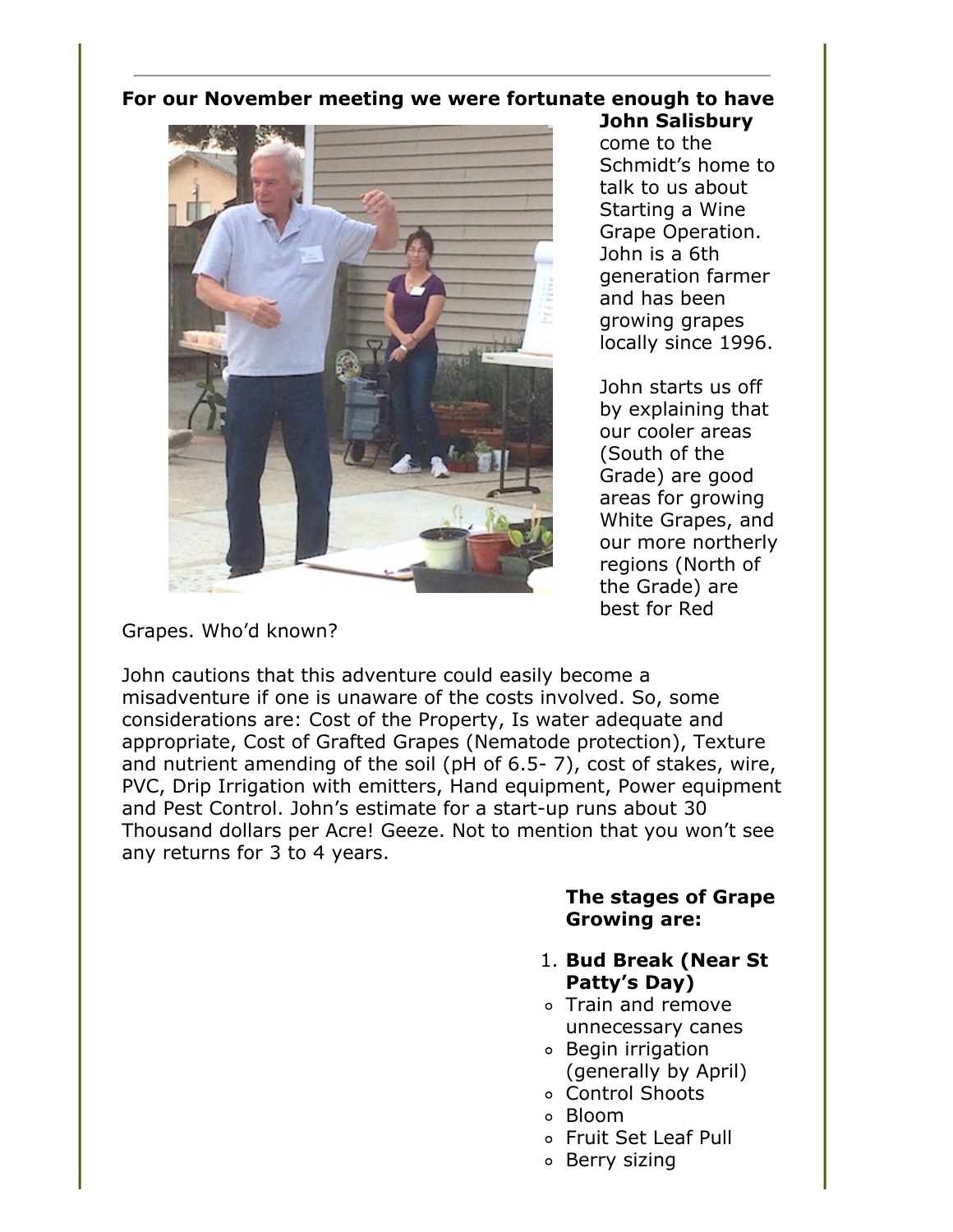

*John Salisbury augments his presentation with hand-drawn diagrams and notes.*

- Control Aphids and Powdery Mildew
- 2. **Veraison (Near 4th of July)**
- Berries should be "coloring up"
- Control Birds (Netting & Bird Screech machine)
- Cluster Thinning
- 3. **Harvest (Near Labor Day)**
- Requiring approximately 2.5 people per acre
- 4. **Dormancy**
- Fertilize & water, roots continue to grow



*A large, attentive audience listens and learns.*